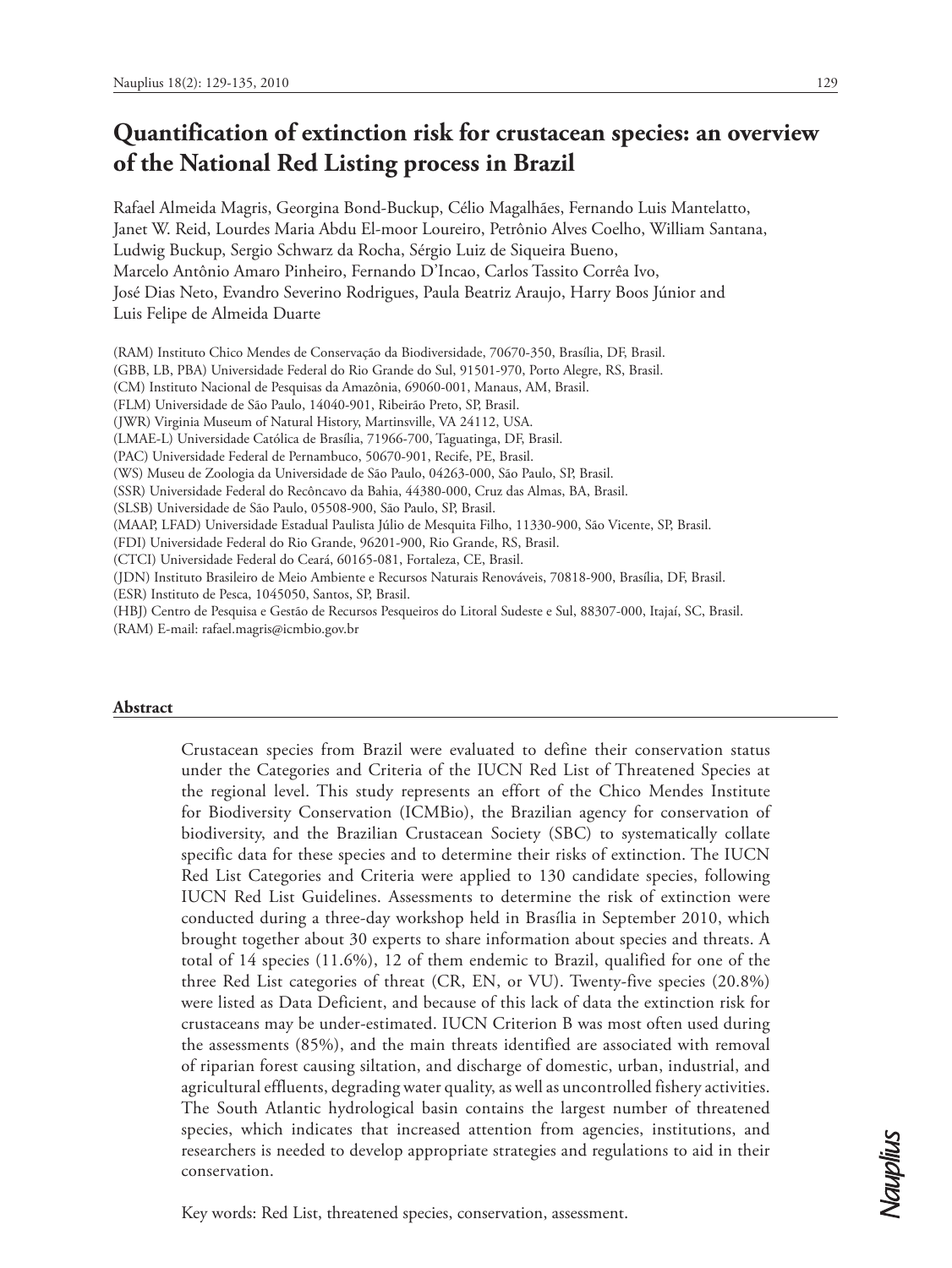# 130 Magris, R. A. *et al.:* Crustacea Extinction Risk

## **Introduction**

The Crustacea Brünnich, 1772 includes roughly 68,200 valid species worldwide and about 2,500 in Brazil (Martin and Davis, 2001; Amaral and Jablonski, 2005). This taxonomic group includes a great variety of morphological forms that inhabit terrestrial, freshwater, estuarine, and marine ecosystems. Their economic and ecological importance has been well documented (Bond-Buckup *et al.,* 2009). Microcrustaceans have an essential role in aquatic ecosystem food chains as an important energy transfer link connecting phytoplankton to higher trophic levels (Kennish, 1986). Marine decapod crustaceans, including lobsters, crabs, and shrimps, support important fisheries from tropical to polar seas (Fogarty and Botsford, 2006). In Brazil, for instance, spiny lobsters comprise the most important fisheries resource on the northern and northeastern coast (IBAMA, 2006). In addition, freshwater crabs and prawns require pristine water conditions and can be used as indicators for tracking changes in environmental quality of their habitats (Cumberlidge *et al.,* 2009; Pérez-Losada *et al.* 2008; Yeo *et al.,* 2008).

Over the past 50 years, humans have changed ecosystems more rapidly and extensively than in any comparable period of time in human history, largely to meet rapidly growing demands for food, freshwater, timber, fiber, and fuel (Millennium Ecosystem Assessment, 2005). Losses and degradation of ecosystems are clearly associated with the process of species extinction. Understanding the impacts of the threat process is critical to assessing extinction probabilities, because they may change nonlinearly with increasing human population growth and development, and their future trajectories and impacts vary with time and place (Mace *et al.,* 2008). Crustacean species, which may have predictive characteristics that significantly influence their extinction risk, appear to have potential as important elements to detect and document the status of the biodiversity of fauna affected by these threats. For example, some crab species occupy small ranges, sometimes with high levels of endemism, and have very specific habitat requirements; as do many shrimp species that have had their populations reduced by overexploitation.

Despite the obvious necessity of assessing the conservation status of this group, very little is known about the effects of degradation and habitat loss on individual crustacean species. Few

aquatic invertebrate species have been evaluated by the International Union for the Conservation of Nature (IUCN) at global levels, compared with other taxonomic groups; one of these groups is the freshwater crabs (Cumberlidge *et al.,* 2009). Approximately 4% of the total species assessed by the IUCN are crustaceans, and at least 28% of these species are classified at high risk of extinction, mainly due to pollution, harvesting, invasive species, agriculture and aquaculture activities (IUCN, 2010). For these reasons, the Chico Mendes Institute for Biodiversity Conservation (ICMBio), a federal agency under Brazil's Ministry of Environment, and the Brazilian Crustacean Society (SBC) initiated efforts to systematically collate species-specific data for 130 species and to determine their risks of extinction. Here, we provide a general overview of the results of the conservation status assessment for crustacean species under the Categories and Criteria of the IUCN Red List of Threatened Species, on the occasion of the Brazil Red Listing process.

#### **Methods**

The IUCN Red List Categories and Criteria were applied to 130 candidate species reported from Brazil, following the IUCN Red List Guidelines (IUCN, 2008). These species were selected based on their inclusion in previous Brazilian Red Lists (national or local levels) and those that have been evaluated by the IUCN and occur in Brazil. The list of candidate species received additions through suggestions from specialist researchers. Contributions to the candidate list could be communicated through the electronic address of the ICMBio or by contacting the Brazilian Crustacean Society, which nominated a crustacean specialist to prepare and liaise with other researchers in collecting information on taxonomy, distribution, population trends, ecology, habitat, threats, life history, and conservation actions for each candidate species.

Assessments to determine the risk of extinction were conducted during a three-day workshop held in Brasília in September 2010, which brought together about 30 experts to share information about species and threats and to apply together the IUCN Red List Categories and Criteria. The experts were divided into two main groups (for freshwater and marine/estuarine species), with the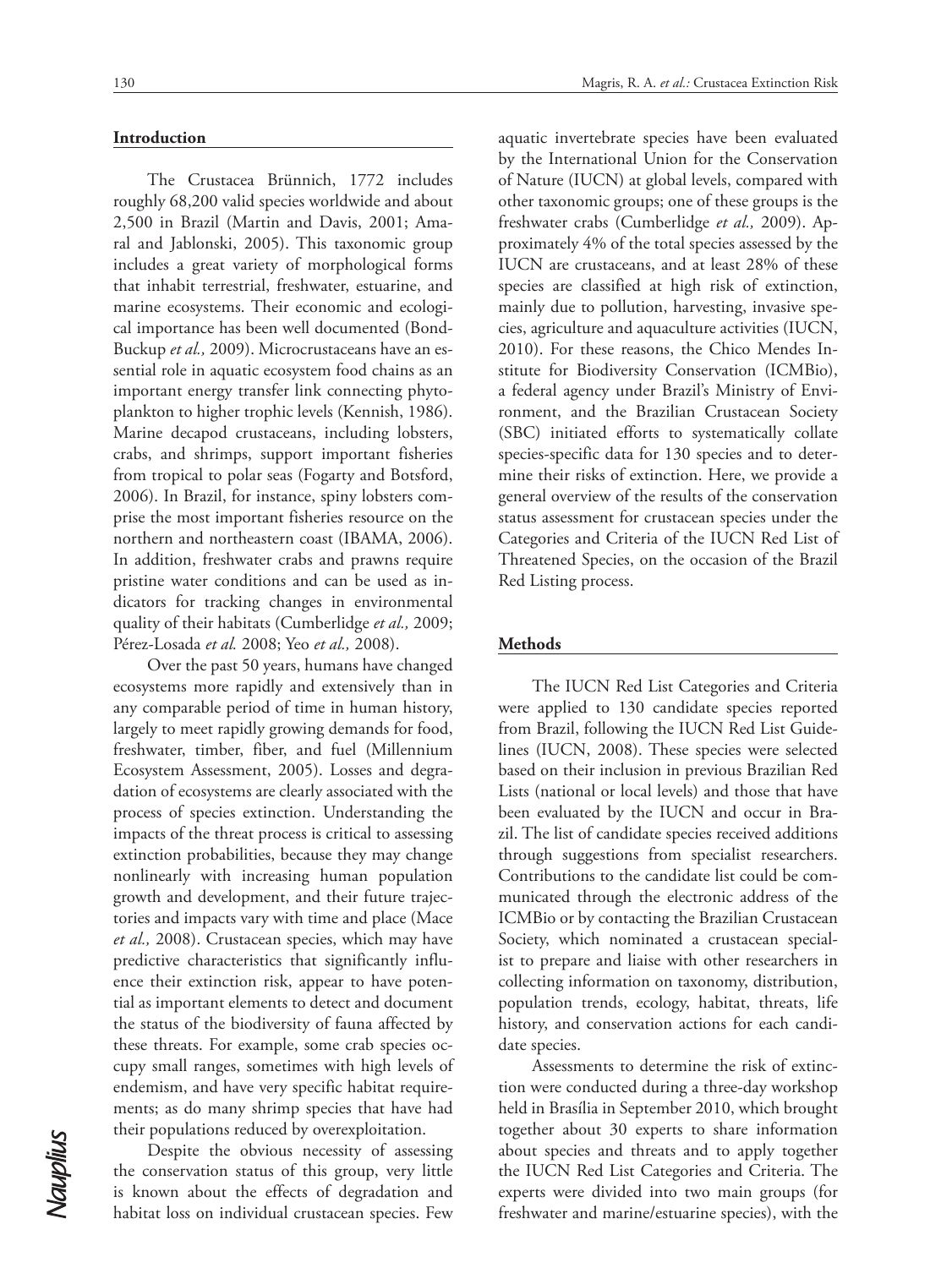help of two facilitators per group to appropriately apply the criteria and define categories. During the workshop, species were evaluated based on available information, through external consultation and with data contributed after workshop. After this phase, each species assessment will be confirmed through the peer-review process with at least two Red List Authorities. Subsequently, the final list with categories will be available on the ICMBio website (http://www.icmbio.gov.br).

The species were classified into different categories according to the level of risk (Figure 1): Extinct (EX), Extinct in the Wild (EW), Critically Endangered (CR), Endangered (EN), Vulnerable (VU), Near Threatened (NT), Least Concern (LC), and Data Deficient (DD). CR, EN, and VU represent the three categories with a threat level. To qualify for listing in any of the threat categories, a species must meet any of five criteria A through E at that level (Mace *et al.,* 2008). These criteria are based on the biological indicators of populations that are threatened with extinction, such as rapid population decline or very small population size (IUCN, 2008). The different criteria measure extinction risk based on population reduction (A); geographic range size, and fragmentation, decline or fluctuations (B); small population size and decline (C); very small or restricted population (D); and quantitative analysis of extinction risk such

as population viability analysis (E). The category NT is assigned when a species has been evaluated against the criteria but does not fully meet all the thresholds or conditions required for a threatened category at present, but is close to qualifying for or is likely to qualify for a threatened category in the near future. A species was defined as DD when there is inadequate information to make a direct or indirect assessment of its risk of extinction based on its distribution and/or population status (IUCN, 2008).

#### **Results and Discussion**

Of the 130 candidate species, 10 were not evaluated (NE) because they are poorly known. A total of 14 species (11.6%) qualified for one of the three Red List categories of threat (CR, EN, or VU), 12 of them endemic to Brazil. Although Brachyura dominated with the largest number of species evaluated, Anomura had the highest number of species (12) that qualified in threatened categories – 92.3% of the evaluated taxa of this group (Table 1). Comparing the number of threatened species in the previous Red List (10 species), the overall number of threatened species increased somewhat, but the proportions of species in the different categories of threat differed markedly. In



**Figure 1.** Representation of the IUCN Red List scheme (Source: Mace *et al.,* 2008)

Nauplius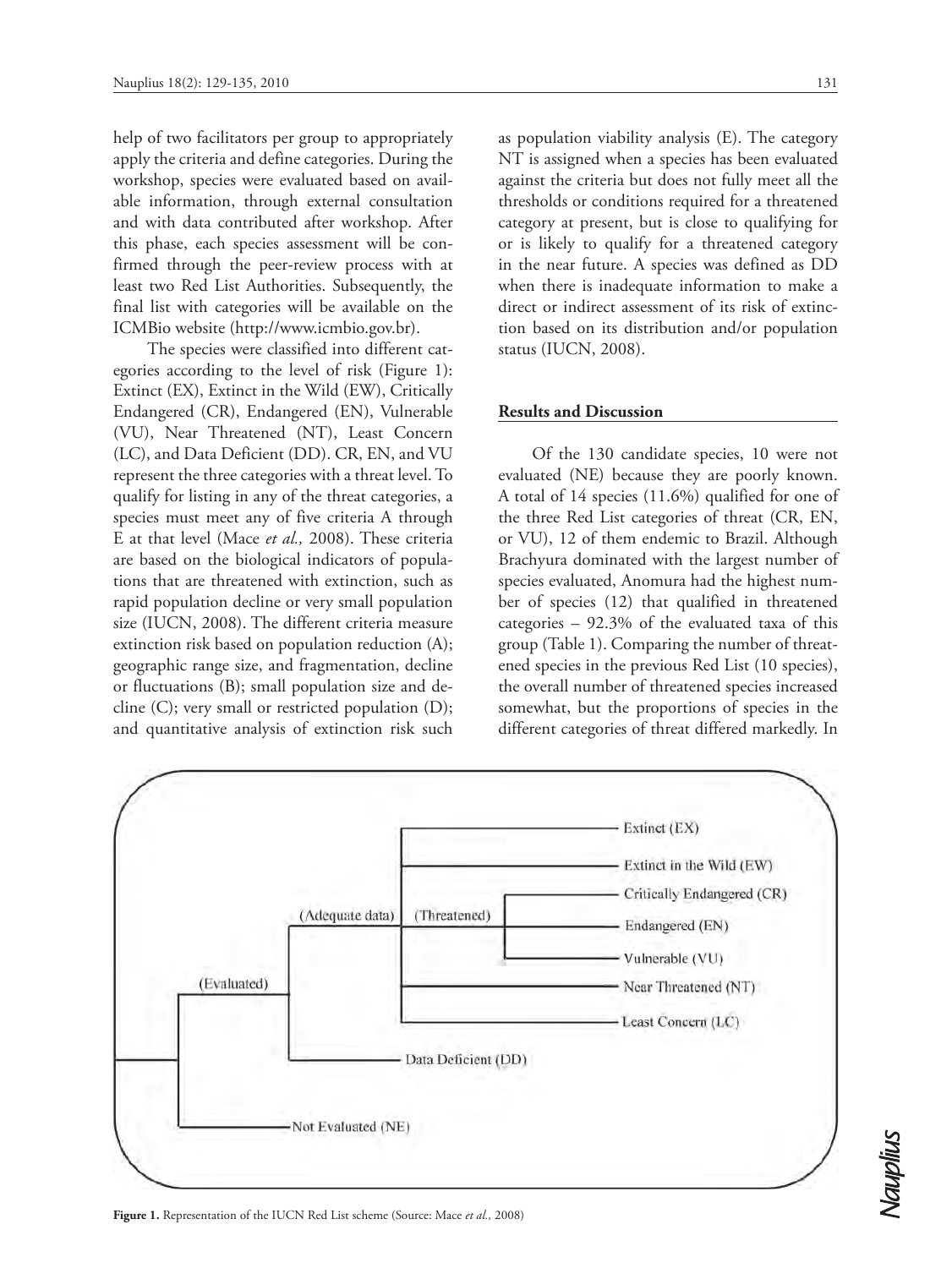| Taxonomic group  | Number of species evaluated | Threatened species |    |    | NT | DD |          |
|------------------|-----------------------------|--------------------|----|----|----|----|----------|
|                  |                             | CR                 | EN | VU |    |    | LC       |
| Amphipoda        |                             |                    |    |    |    |    |          |
| Cladocera        |                             |                    |    |    |    |    |          |
| Copepoda         | 17                          |                    |    |    |    | 10 |          |
| Decapoda         |                             |                    |    |    |    |    |          |
| Achelata         | 6                           |                    |    |    |    |    |          |
| Anomura          | 13                          |                    | 3  | 2  |    |    |          |
| Astacidea        |                             |                    |    |    |    |    |          |
| Brachyura        | 55                          |                    |    |    | 3  | 4  | 46       |
| Caridea          | 13                          |                    |    |    |    | 3  | $\Omega$ |
| Dendrobranchiata |                             |                    |    |    |    | 4  |          |
| Thalassinidea    |                             |                    |    |    |    |    |          |
| Total            | 120                         | 8                  | 4  | 2  |    | 25 | 76       |

Table 1. Summary of the Red List Category classification for Crustacea taxonomic groups. (CR = Critically Endangered, EN = Endangered, VU = Vulnerable, NT = Near Threatened, DD = Data Deficient, LC = Least Concern).

the previous Red List, no species was listed as CR and only two species as EN. Currently, more than 57% of the threatened species are facing the highest risk of extinction (CR). Five species (4.2%) were listed as Near Threatened because they partially met the quantitative thresholds in some criteria to qualify for a threatened category.

Twenty-five species (20.8%) were listed as Data Deficient, primarily due to gaps in knowledge of population trends in their entire range of occurrence, or because of doubts about fishery statistics. Two groups had especially high numbers of species listed as DD: copepods and Dendrobranchiata shrimps. The extinction risk for crustaceans may



Figure 2. Numbers of threatened crustacean species across Brazilian hydrological basins and the southwestern Atlantic Ocean (represented by the Brazilian Exclusive Economic Zone – EEZ).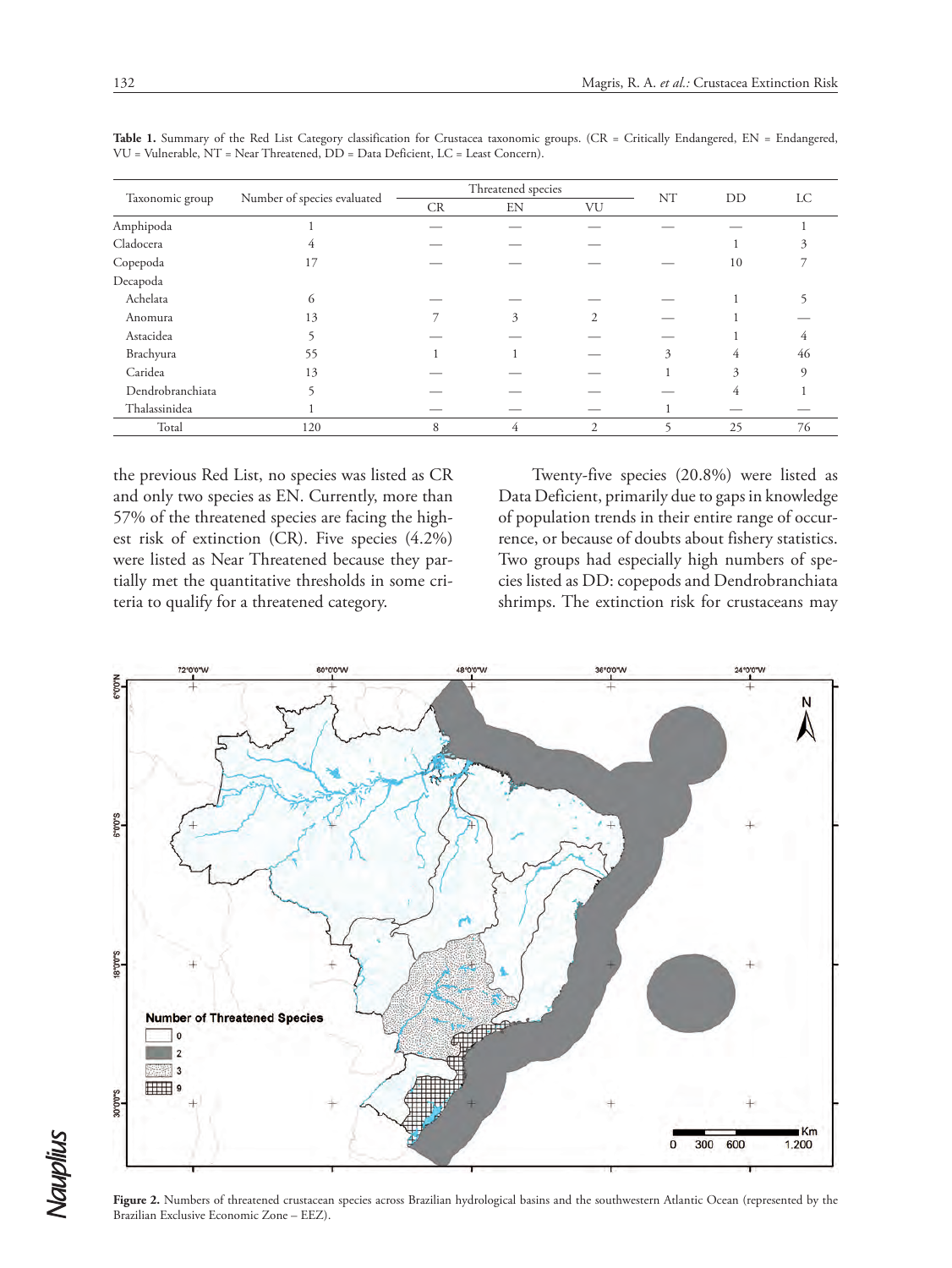be under-estimated, because of this high proportion of species listed as DD. The global assessment for 1280 species of freshwater crabs also reported a high proportion of species listed as DD – almost half of the group (Cumberlidge *et al.,* 2009). The proportion of species considered not threatened also differed markedly, with 82% of brachyuran crabs, 69% of caridean shrimps, and 41% of copepods being listed as LC. The global assessment of freshwater crabs (Cumberlidge *et al.,* 2009) listed four species from Brazil in threatened categories (three as VU, one as EN) and seven as DD. These species were re-evaluated during this regional assessment, and the categories were changed as follows: five species changed from DD to LC, three species from VU to LC, one species from NT to LC, and one species from EN to NE. Two species remained in the DD status, and evaluations of two recently described species were added.

Crustacean species included here were mostly assessed under Criterion B, and they are restrictedrange species (12 of 14 species that qualified for some threat category met Criterion B). This criterion measures the possibility of extinction based on a small geographic range combined with continued decline and habitat fragmentation (Mace *et al.,* 2008). Besides having a very small geographic range, these species have highly specialized patterns of resource use, which makes them more susceptible to habitat loss. However, data on population trends and abundance are generally unavailable for crustaceans.

The primary threats to crustacean species are associated with removal of riparian forest, causing siltation; and discharge of domestic, urban, industrial, and agricultural effluents, degrading water quality (both cited for 57% of the threatened species). These threats have serious and critical consequences for freshwater biodiversity, and have two associated issues: (1) since 1960, inputs of reactive (biologically available) nitrogen in terrestrial ecosystems have doubled, and inputs of phosphorus have tripled; and (2) the simplification of the landscape and destruction of riparian forests allow the unbuffered flow of nutrients between terrestrial and aquatic ecosystems (Millennium Ecosystem



Figure 3. Numbers of crustacean species listed as DD (data deficient) across Brazilian hydrological basins and the southwestern Atlantic Ocean (Brazilian Exclusive Economic Zone – EEZ).

Nauplius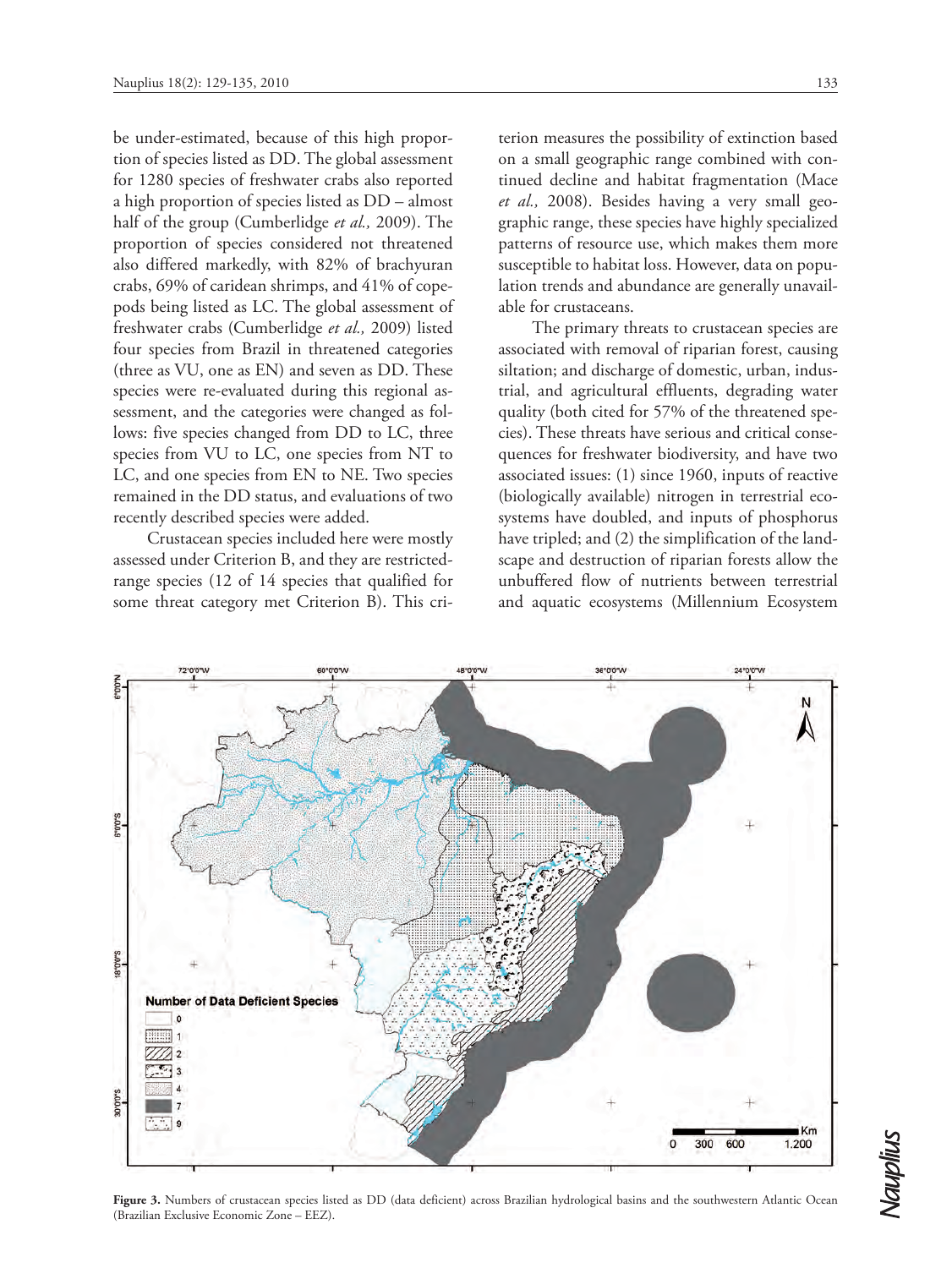Assessment, 2005). Other threats cited during the assessments include invasive species, overexploitation, and human recreational activities.

The geographical analyses for the threatened species and for those listed as DD are depicted in Figures 2 and 3. The South Atlantic hydrological basin has the highest number of species under threat, and watersheds located in the northern and northeastern regions of Brazil have no threatened species. The concentration of threatened species in southern Brazil shows that the threats are not evenly distributed and this indicates that increased attention from agencies, institutions, and researchers is needed to develop appropriate strategies and regulations to aid in their conservation. The high priority for conservation investment of the ecoregions in these watersheds was also demonstrated by Pérez-Losada *et al.* (2008). In the southwestern Atlantic Ocean, only two crustacean species are deemed to be threatened. However, marine species have not yet been comprehensively assessed (of the 120 species evaluated, only 25 are marine), and therefore it is not possible to determine threats related to geographical patterns in the marine/estuarine ecosystems. Furthermore, assessments for marine decapod crustaceans are more complicated, because these species have well-defined spatial distributions that provide a metapopulation structure, and our current understanding, in general, is most often associated with the dynamics of single populations (Fogarty and Botsford, 2006; Botsford and Hastings, 2006). Efforts should be devoted in the future to study target species in their entire range of distribution, in order to minimize this lack. The largest number of species categorized as DD was identified in the Paraná and Amazon basins, as well as in the marine Brazilian Exclusive Economic Zone.

## **Recommendations**

Although this is merely a first attempt, we are more than convinced that crustaceans are poorly represented on the Red List, with assessments restricted to the better-known and small groups. It is essential that these species be continuously assessed as to their conservation status. A more comprehensive national survey is necessary to increase the proportion of described species that have been evaluated. Future activities should focus on conservation efforts and adoption of strategies to promote the recovery of these identified threatened species as a way of maintaining biodiversity levels, for instance through the development of action plans. An action plan synthesizes the available information about particular species or zoogeographic units, and provides guidance for conservation actions with goals, activities, and defined responsibilities.

#### **Acknowledgements**

We thank all the collaborators who helped to complete the species information form for each taxon: Neil Cumberlidge, Luiz Fernando Loureiro Fernandes, Sandro Santos, Kelly Martinez Gomes, Emerson Contreira Mossolin, Lucas Simon Torati, and Leonardo Antonio Gomes Pileggi. We are grateful to Mônica Brick Peres and Roberto Esser dos Reis for assistance in the use of the IUCN methodology, and to Maurício Almeirão and Deisy Garcia for support, as well as the facilitators Amely Martins and Janice Peixer. Also, we thank the Conselho Nacional de Desenvolvimento Científico e Tecnológico (CNPq) for grants in research productivity to Georgina Bond-Buckup, Célio Magalhães, Fernando Luis Mantelatto, Sérgio Luiz de Siqueira Bueno, Fernando D'Incao, and Paula Beatriz Araujo, as well as the Ministry of Environment for financial support.

#### **References**

- Amaral, A. C. Z. and Jablonski, S. 2005. Conservation of marine and coastal biodiversity in Brazil. *Conservation Biology,* 19(3):625-631.
- Bond-Buckup, G. (coordinator); Fransozo, A.; Barreto, A. V.; Senna, A. R.; Magalhães, C. U.; Maciel, C. R.; Abrunhosa, F. A.; D'Incao, F.; Mantelatto, F. L.; Elmoor-Loureiro, L. M. A.; Buckup, L.; Tavares, M.; Negreiros-Fransozo, M. L.; Ramos-Porto, M.; Araújo, M. A. L. C.; Hebling, N. J.; Rocha, O.; Araújo, P. B.; Coelho, P. A.; Shimizu, R. M. and Valenti, W. C. 2009. Crustacea. Chap. 7, p. 101-130. In: Da Rocha, R. M. and Boeger, W. A. (eds), Estado da Arte e Perspectivas para a Zoologia no Brasil. Curitiba, Sociedade Brasileira de Zoologia, 296 p.
- Botsford, L. W. and Hastings, A. 2006. Metapopulation Dynamics of Coastal Decapods. p. 411-429. In: Kritzer, J. P. and Sale, P. F. (eds), Marine Metapopulations. New York, Elsevier Academic Press.
- Cumberlidge, N.; Ng, P. K. L.; Yeo, D. C. J.; Magalhães, C.; Campos, R. M.; Alvarez, F.; Naruse, T.; Daniels, S. R.; Esser, L. J.; Attipoe, F. Y. K.; Clotilde-Ba, F.; Darwall, W.; McIvor, A.; Baillie, J. E. M.; Collen, B. and Ram, M. 2009. Freshwater crabs and the biodiversity crisis: Importance, threats, status, and conservation challenges. *Biological Conservation,* 142:1665-1673.
- Fogarty, M. J. and Botsford, L. W. 2006. Metapopulation Dynamics of Coastal Decapods. p. 271-319. In: Kritzer, J. P. and Sale, P. F. (eds), Marine Metapopulations. New York, Elsevier Academic Press.